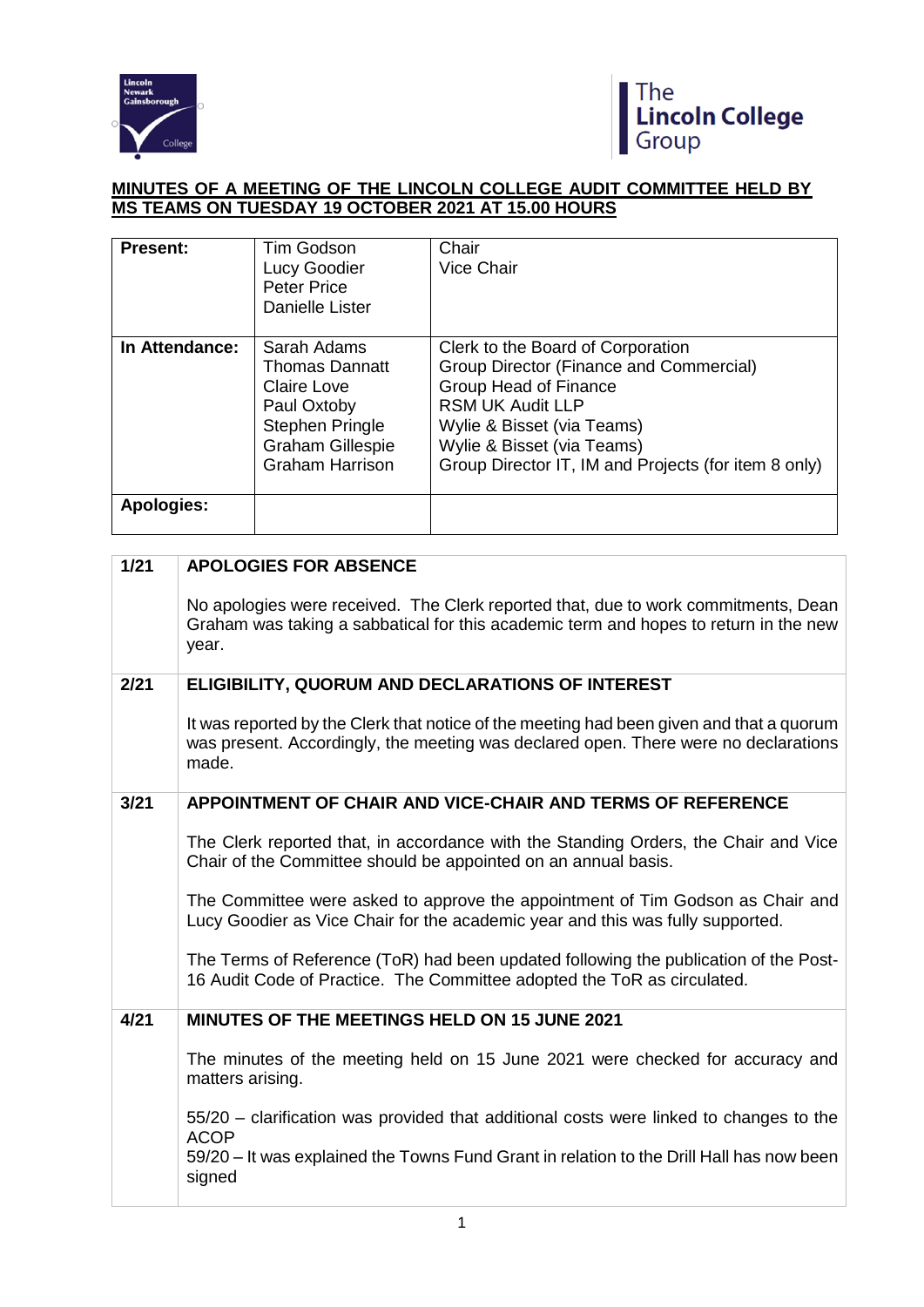|        | auditors.           | The confidential items were highlighted as the appointment of the internal and external                                                                                                                                                                                                                                                                                                                                                               |
|--------|---------------------|-------------------------------------------------------------------------------------------------------------------------------------------------------------------------------------------------------------------------------------------------------------------------------------------------------------------------------------------------------------------------------------------------------------------------------------------------------|
|        |                     | The minutes were agreed as a true and accurate record and were signed accordingly.                                                                                                                                                                                                                                                                                                                                                                    |
| $5/21$ |                     | <b>MATTERS ARISING AND NOTIFICATION OF URGENT BUSINESS</b>                                                                                                                                                                                                                                                                                                                                                                                            |
|        |                     | There were no matters arising.                                                                                                                                                                                                                                                                                                                                                                                                                        |
| 6/21   |                     | FRAUD, IRREGULARITY, IMPROPRIETY AND WHISTLEBLOWING                                                                                                                                                                                                                                                                                                                                                                                                   |
|        |                     | There was nothing to bring to the attention of the Committee.                                                                                                                                                                                                                                                                                                                                                                                         |
| 7/21   |                     | SCHEDULE OF THE AUDIT RECOMMENDATIONS MONITORING REPORT                                                                                                                                                                                                                                                                                                                                                                                               |
|        |                     | The monitoring report had been circulated. It was noted there are 7 items to be<br>highlighted for potential removal with the approval of the Committee. The positive<br>improvement was noted.                                                                                                                                                                                                                                                       |
|        |                     | Discussion took place on those items remaining on the report. The importance of<br>signing items off in a timely manner was highlighted.                                                                                                                                                                                                                                                                                                              |
|        | 1                   | Marketing – contact with other Colleges should now be able to resume. It was<br>reported that there have been a number of improvements made to the enrolment<br>process. Agreed to remove                                                                                                                                                                                                                                                             |
|        | 2                   | Apprenticeship Strategy - the Committee asked if this has been published and<br>what the ongoing impact will be? - Clerk to follow up with Director of<br>Apprenticeships to confirm. Agreed to remove when published                                                                                                                                                                                                                                 |
|        | 3                   | Cost sharing – it was outlined that a further subsidiary is to be added that needs<br>to be incorporated prior to final sign off and the aim is for this to be completed<br>by the next meeting                                                                                                                                                                                                                                                       |
|        | 4                   | This has been updated in the Risk Management Report and sign off is expected<br>in December. The Risk Appetite statement will be signed off at Board level.                                                                                                                                                                                                                                                                                           |
|        | 5                   | Risk Management Training - suggested this is removed. The Committee asked<br>how this will be monitored and that the right amount of training is undertaken. It<br>was explained that the RMG minutes will to be circulated to the Audit Committee<br>by the Clerk when available. The EA for GD(F&C) has joined the Institute of<br>Risk Management and has attended a number of webinars, which are being<br>shared appropriately. Agreed to remove |
|        | 6<br>$\overline{7}$ | This has also been updated in the Risk Management Report and links to item 4<br>It was noted that the original management response and scheduled<br>implementation are a contradiction as roll out is being tested currently. It was<br>agreed to follow up with Graham Harrison                                                                                                                                                                      |
|        | 8                   | Waste Electrical and Electronic Equipment. Agreed to remove                                                                                                                                                                                                                                                                                                                                                                                           |
|        | 9<br>10             | Data Leakage Prevent - agreed to ask Graham Harrison for an update<br>Subcontracting Controls. It was confirmed that one contract has rolled forward<br>but there has been no new subcontracting. Agreed to remove                                                                                                                                                                                                                                    |
|        | 11                  | Health and Safety - all items have been included in the new Policy which has<br>been published. Agreed to remove                                                                                                                                                                                                                                                                                                                                      |
|        | 12<br>13            | Lone/Home Working - a new Policy has been published. Agreed to remove<br>COSHH Register $-$ it was noted this states that responses are awaited from<br>It was explained this was discussed at Health and Safety<br>some areas.                                                                                                                                                                                                                       |
|        |                     | Committee. It may be that additional administration support is required to file<br>these in the correct location. The Committee agreed that implementation could<br>be extended to the end of December. Update Implementation Date                                                                                                                                                                                                                    |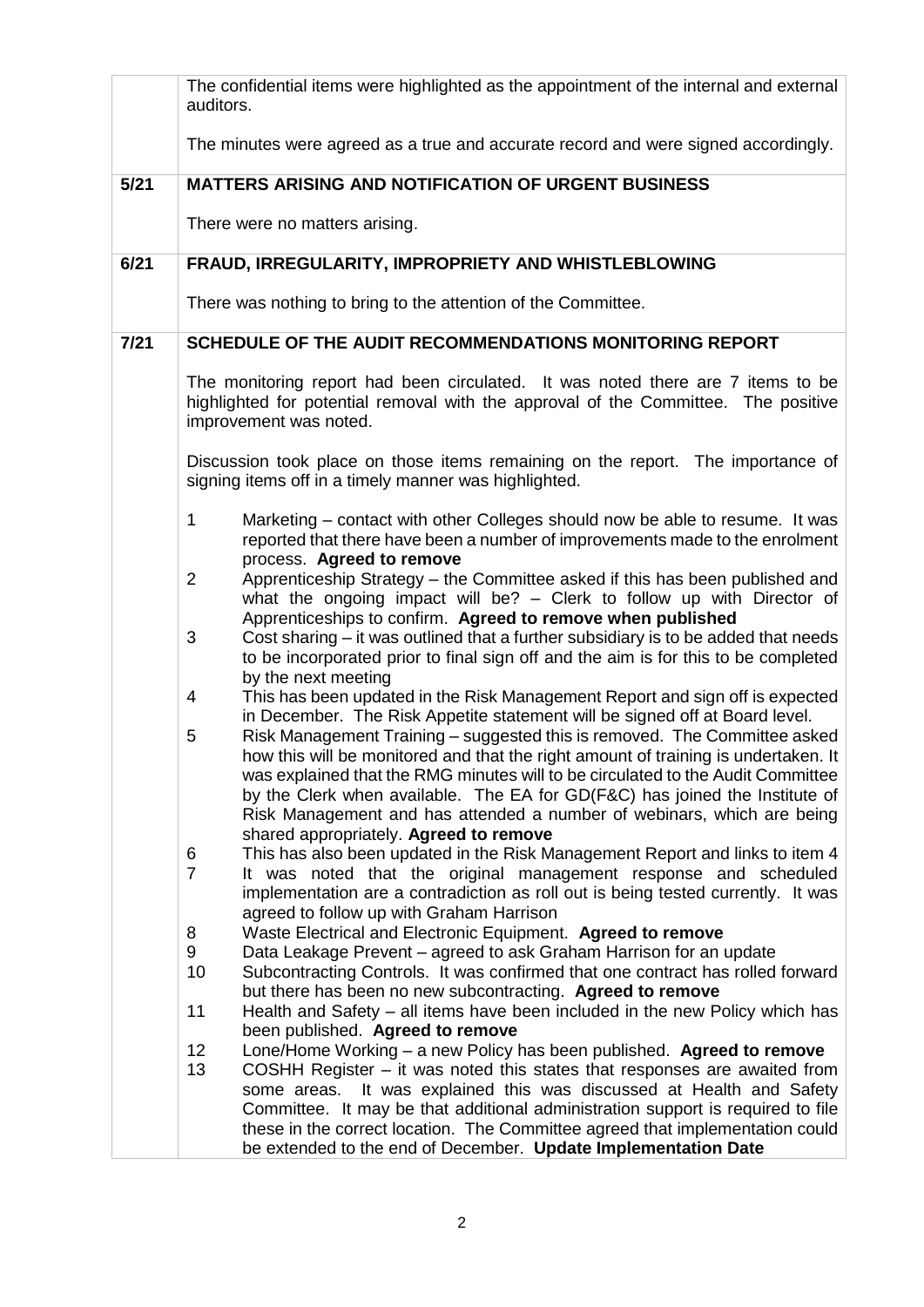| It was explained that no response had been received and therefore the relevant<br>Director had been liaised with. An extended Implementation Date had been                                                                                                                                                                                                                                                                                                                                                                                                                                                                                                                                                                                                                                                                                                                                                                                                                                                                                                                                     |
|------------------------------------------------------------------------------------------------------------------------------------------------------------------------------------------------------------------------------------------------------------------------------------------------------------------------------------------------------------------------------------------------------------------------------------------------------------------------------------------------------------------------------------------------------------------------------------------------------------------------------------------------------------------------------------------------------------------------------------------------------------------------------------------------------------------------------------------------------------------------------------------------------------------------------------------------------------------------------------------------------------------------------------------------------------------------------------------------|
|                                                                                                                                                                                                                                                                                                                                                                                                                                                                                                                                                                                                                                                                                                                                                                                                                                                                                                                                                                                                                                                                                                |
| 15/16 In-House Catering – it was explained there had been a change of contracts at<br>the Football Club which had required the full attention of the Head of Commercial<br>Catering over the summer. It was explained that the cash handling is carried out                                                                                                                                                                                                                                                                                                                                                                                                                                                                                                                                                                                                                                                                                                                                                                                                                                    |
|                                                                                                                                                                                                                                                                                                                                                                                                                                                                                                                                                                                                                                                                                                                                                                                                                                                                                                                                                                                                                                                                                                |
| It was explained there is one Internal Audit Report outstanding which is linked to the<br>AEB audit and the financial information has now been provided to enable the report to                                                                                                                                                                                                                                                                                                                                                                                                                                                                                                                                                                                                                                                                                                                                                                                                                                                                                                                |
| It was highlighted that some areas may fall within the remit for due diligence and should                                                                                                                                                                                                                                                                                                                                                                                                                                                                                                                                                                                                                                                                                                                                                                                                                                                                                                                                                                                                      |
| It was agreed that where there are delays on recommendations not being completed<br>that the Responsible Officer could be invited to the Committee to outline the reasons.                                                                                                                                                                                                                                                                                                                                                                                                                                                                                                                                                                                                                                                                                                                                                                                                                                                                                                                     |
|                                                                                                                                                                                                                                                                                                                                                                                                                                                                                                                                                                                                                                                                                                                                                                                                                                                                                                                                                                                                                                                                                                |
| It was asked if there was to be a separate risk register for the due diligence process. It<br>was responded that this is not yet known. It was explained that FE Associates are to                                                                                                                                                                                                                                                                                                                                                                                                                                                                                                                                                                                                                                                                                                                                                                                                                                                                                                             |
| The Committee highlighted the current national focus on the safety of females and<br>asked if this is being considered and highlighted as a specific risk? It was explained<br>that this is being considered by the Safeguarding, Welfare and Estates Teams.<br>GD(F&C) to arrange a meeting to update and follow up on this issue.                                                                                                                                                                                                                                                                                                                                                                                                                                                                                                                                                                                                                                                                                                                                                            |
|                                                                                                                                                                                                                                                                                                                                                                                                                                                                                                                                                                                                                                                                                                                                                                                                                                                                                                                                                                                                                                                                                                |
|                                                                                                                                                                                                                                                                                                                                                                                                                                                                                                                                                                                                                                                                                                                                                                                                                                                                                                                                                                                                                                                                                                |
| The Chair explained the Committee are reviewing the top-level scorecard and Risk<br>Register at each meeting. GH was asked to give an update on IT and also if there were<br>any items or issues that he and his team were having difficulty in addressing and the                                                                                                                                                                                                                                                                                                                                                                                                                                                                                                                                                                                                                                                                                                                                                                                                                             |
| It was explained that the cyber-security risk is the only IT currently on the top-level<br>scorecard as this is a strategic level risk. It was explained that on 4Risk there are a few<br>more risks including some that are considered critical. The attack in November last<br>year knocked the systems out for 17 days. As part of back to 'business as usual' the<br>College has brought in 'advanced threat protection' which is a different way of looking<br>at cyber threats. It was explained that this keeps current IT measures, assumes an<br>attack has already happened and includes mechanisms to isolate and stop any attack<br>and a plan to recover from zero. When the attack last year happened, the College had<br>the first and third mechanisms in place but not the second. The College are now<br>working with KryptoKloud and the risk has gone down but is still significant enough due<br>to the implications to be on the top-level scorecard. Overall the College is in a very<br>good place compared to others in the sector. There have been a number of other |
|                                                                                                                                                                                                                                                                                                                                                                                                                                                                                                                                                                                                                                                                                                                                                                                                                                                                                                                                                                                                                                                                                                |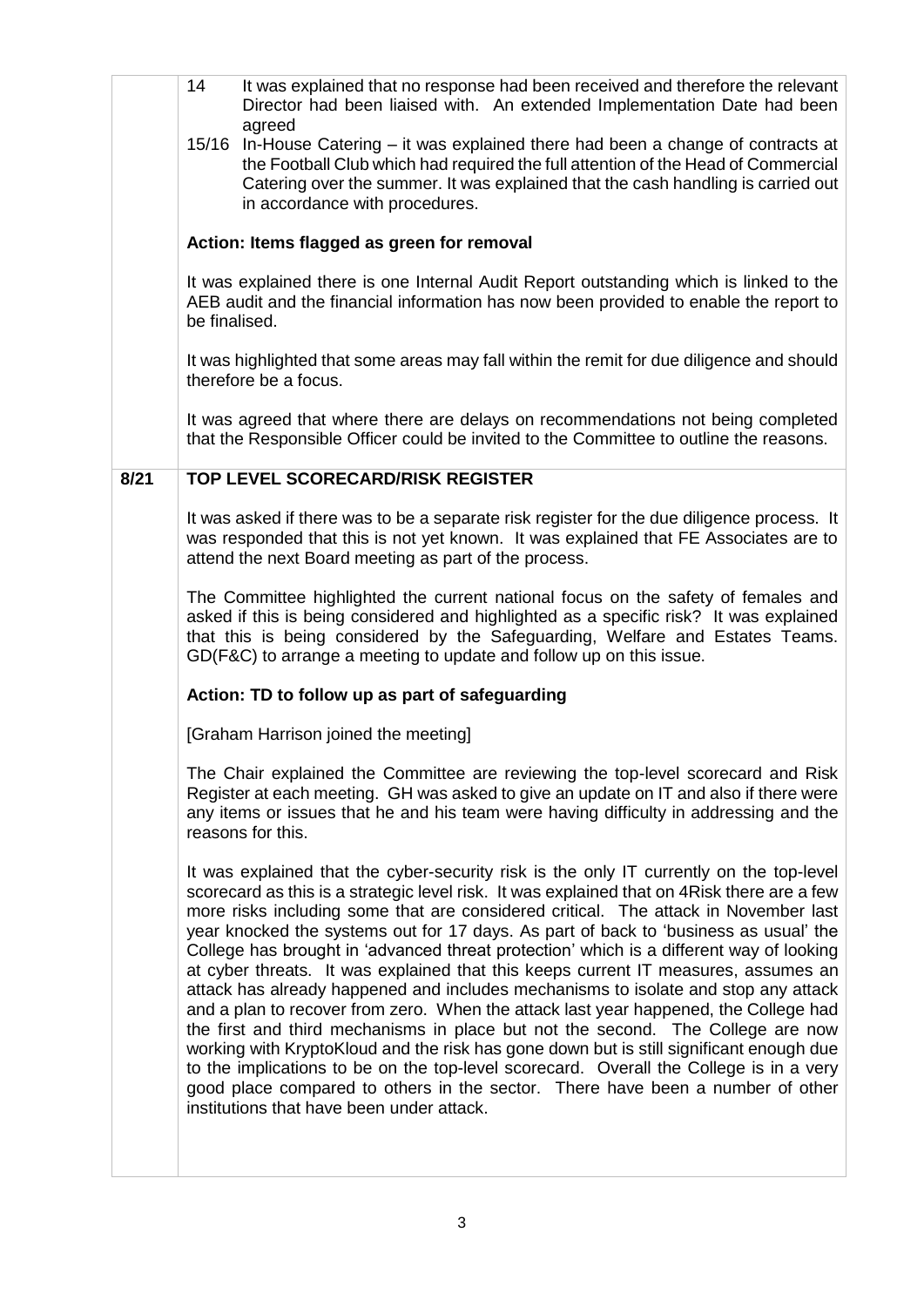It was asked if the IT team had the resources available that were needed. It was explained that a number of risks are managed internally and are linked to capital investment. This year there is a significant capital programme for IT which is addressing the majority of the risks at the next level down.

An example was given of the banking industry who have two full sets of data but that this is not the case for educational institutions. Should there be the destruction of critical equipment, ie fire, flood or disaster on Monks Road, leading to the loss of the main servers, etc, there would be the need to recover from zero. It was explained that holding two full sets of data is extreme and for an educational institution would not be good value for money.

The Committee welcomed the update.

Discussion took place on the measures in place including Cyber Essentials and Cyber Essentials Plus but that this did not stop the attack. Consideration has been given to audit channels and combining the audit from KryptoKloud and advanced threat protection. The approach had to be different following the attack, ie multi-factor authentication for staff, removal of the Mac Suites, etc. All recommendations were implemented. A follow up will be carried out during this year.

## **Action: to see the assurance and audit of KryptoKloud.**

GH explained he has a presentation of what Boards should ask the technical people linked to assurances around cyber-security and can circulate this for information if it is felt to be of use.

It was asked if there was conflict between the IT protections that need to be in place at the College and the protentional impact that this may have on the functioning of the College. It was explained that the easier it is for staff to access systems then the easier it is for the hackers to do the same, so there needs to be a certain level of restrictions. It is important to communicate to staff that restrictions are required to ensure the organisation is kept safe.

Items on the rolling audit report were discussed. It was explained that the 'lock out' of PCs is being implemented but will have no impact in relation to security issues. This will be monitored.

Data Leakage Prevention was discussed. It was explained this is expensive and would need to be considered in balance in relation to an increase in software licences, policies and process in place, things on workplace, etc and may be cost prohibitive. The relative cost is the same as advanced threat protection – investment required – missing out on? It was explained that Office 365 is used and has some safeguards in place but is not a full data leakage solution. Costs may run into 6 figures to cross out a low-level risk.

The Auditors highlighted this was a low risk recommendation and it may be considered that this can be accepted. It was felt the recommendation was not about investing but utilising the current system in place which could be expanded.

**Action: GH to follow up with the original auditor to further understand the finding and risk.** 

It may be that there is clarification required to the wording. It may be that the risk is acceptable and this can then be removed from the rolling report.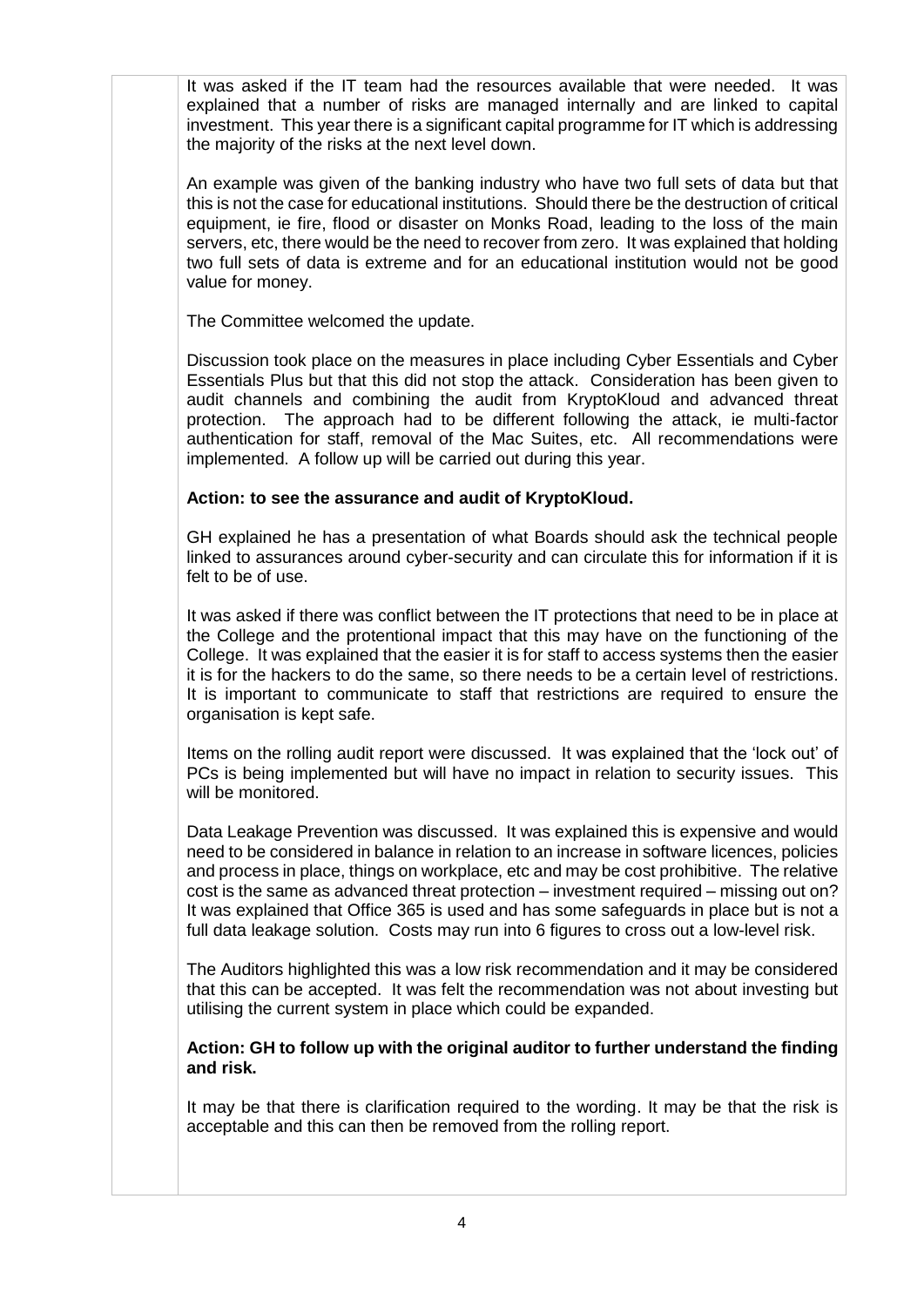| Post Meeting Note: The IT Team followed up with the Clerk and are to produce a<br>report on how the current system can be further utilised. The DPO has been added to<br>the automatic reporting where sensitive information has been shared externally. This                                                                                                                                              |
|------------------------------------------------------------------------------------------------------------------------------------------------------------------------------------------------------------------------------------------------------------------------------------------------------------------------------------------------------------------------------------------------------------|
| has been tested and the reporting is working.                                                                                                                                                                                                                                                                                                                                                              |
| <b>INTERNAL AUDIT REPORTS</b>                                                                                                                                                                                                                                                                                                                                                                              |
| <b>Subcontracting Controls Report</b>                                                                                                                                                                                                                                                                                                                                                                      |
| A summary of the report was provided. It was explained an annual report is required if<br>funding contracts exceed £100k in academic year. The only contract relates to Risual<br>Limited. There has been no new AEB or ESF subcontracting in 2020/21. It was<br>confirmed that all appropriate arrangements in place and the Subcontracting Controls<br>Assurance Certificate has been submitted to ESFA. |
| The Auditors explained that the AEB audit is ongoing. A planning meeting has been<br>held. The Annual Report for 2020/21 and Annual Plan 2021/21 will come to the next<br>meeting.                                                                                                                                                                                                                         |
| From the Audits scheduled for 2020/21 two audits have rolled forward and this detail<br>will come to the December meeting.                                                                                                                                                                                                                                                                                 |
| It was asked if there was any impact related to the due diligence and this was discussed.                                                                                                                                                                                                                                                                                                                  |
| REGULARITY SELF-ASSESSMENT QUESTIONNAIRE                                                                                                                                                                                                                                                                                                                                                                   |
| It was explained that this is currently being worked through and will come to Audit<br>Committee in December. This will be shared with ELT and External Auditors to inform<br>the work on regularity.                                                                                                                                                                                                      |
| RISK MANAGEMENT ANNUAL REPORT 2020/21                                                                                                                                                                                                                                                                                                                                                                      |
| The Annual Report for 2020/21 had been circulated. The following was highlighted:                                                                                                                                                                                                                                                                                                                          |
| Risk appetite process has commenced                                                                                                                                                                                                                                                                                                                                                                        |
| Risk management policy has been updated<br>Developing a risk management strategy which links to the risk appetite                                                                                                                                                                                                                                                                                          |
| ٠<br>Business recovery plan has been rewritten<br>$\bullet$                                                                                                                                                                                                                                                                                                                                                |
| Board Assurance framework has been developed and every item on the Risk<br>$\bullet$<br>Register has been populated into the document with every level of assurance. This<br>will be brought to the Committee                                                                                                                                                                                              |
| Four meetings had been held in the year<br>$\bullet$<br>New and emerging risks has been added to the agenda as a standing item which<br>$\bullet$<br>has been useful                                                                                                                                                                                                                                       |
| Questions were welcomed. It was asked why the August meeting was not quorate. It<br>was explained that this was due to annual leave but generally the meeting is well<br>attended.                                                                                                                                                                                                                         |
| <b>HEALTH AND SAFETY ANNUAL REPORT 2020/21</b>                                                                                                                                                                                                                                                                                                                                                             |
| The Annual Report for 2020/21 had been circulated. The following was highlighted:                                                                                                                                                                                                                                                                                                                          |
| There was an external comprehensive review carried out by Hettle Andrews last<br>$\bullet$<br>year linked to Covid which was positive                                                                                                                                                                                                                                                                      |
|                                                                                                                                                                                                                                                                                                                                                                                                            |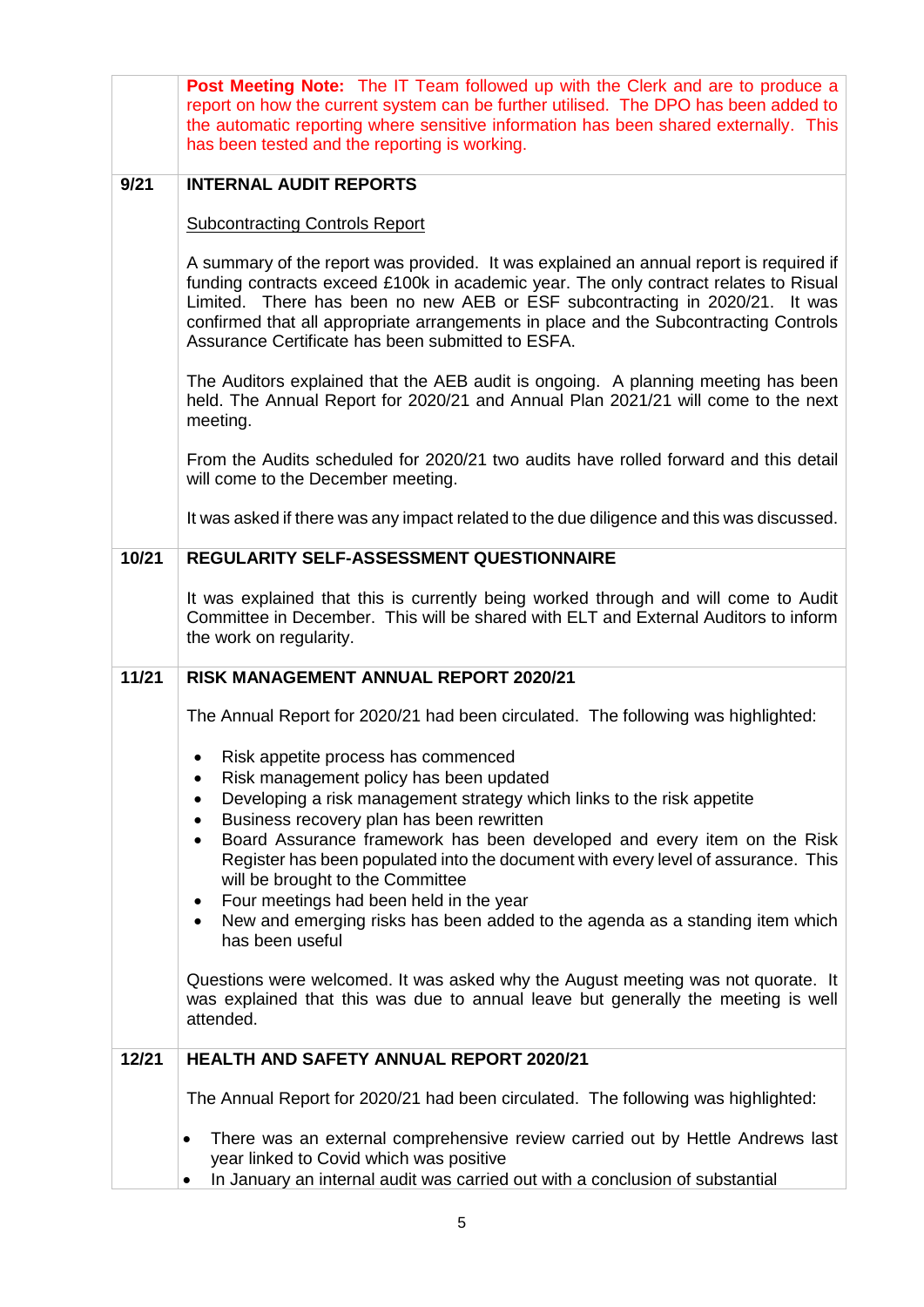|       | An external review was undertaken in August 2021 and significant progress has<br>$\bullet$                                                                                                                                                                                                                                                                                                                                              |
|-------|-----------------------------------------------------------------------------------------------------------------------------------------------------------------------------------------------------------------------------------------------------------------------------------------------------------------------------------------------------------------------------------------------------------------------------------------|
|       | been made. This completes in November<br>Discussion took place on sickness and benchmarking. It was asked if this was<br>$\bullet$<br>carried out in the sector as the number of days lost looks high. It was explained that<br>AoC publishes benchmarking.                                                                                                                                                                             |
|       | It was asked if there is a significant impact due to lost teaching time and if this is<br>monitored. It was explained that FE resources provide agency staff for cover and<br>each team has a budget for this.                                                                                                                                                                                                                          |
|       | Action: TD to follow up on impact on lost teaching time                                                                                                                                                                                                                                                                                                                                                                                 |
|       | It was noted that mental health was not included. It was explained this is in a separate<br>report.                                                                                                                                                                                                                                                                                                                                     |
|       | Action: HR report to be circulated                                                                                                                                                                                                                                                                                                                                                                                                      |
| 13/21 | <b>GDPR ANNUAL REPORT 2020/21</b>                                                                                                                                                                                                                                                                                                                                                                                                       |
|       | The Annual Report for 2020/21 had been circulated and was taken as read. The Clerk<br>highlighted the increase in numbers of breaches reported during the academic year but<br>explained that this was seen as a positive as it enables support and advice on<br>prevention to be provided.                                                                                                                                             |
|       | A large number of the breaches related to the use of emails whether either the correct<br>system had not been used or emails sent to the wrong recipient. It was explained some<br>of this possibly stemmed from a lack of training for new staff or access to systems during<br>the Covid lockdown and working from home.                                                                                                              |
|       | The cyber-attack had been the only breach during the year to be reported to the ICO.<br>The feedback received was that the ICO were happy with safeguards already in place<br>and how the attack had been dealt with. There was no evidence of any release of any<br>data.                                                                                                                                                              |
|       | It was asked if there was any idea how many aren't reported and this was discussed.<br>It was explained that training is undertaken by new staff as part of their induction and<br>that refresher training is rolled out every two years in line with ICO guidance.                                                                                                                                                                     |
|       | The Clerk explained that communication is to be refreshed through Workplace to ensure<br>GDPR remains high on the agenda for all staff. The Working Group will be meeting on<br>a termly basis to monitor breaches and training levels.                                                                                                                                                                                                 |
| 14/21 | <b>URGENT BUSINESS</b>                                                                                                                                                                                                                                                                                                                                                                                                                  |
|       | It was explained that External Audit is taking place in phases. Funding work has been<br>completed. Detailed testing on claims with some follow ups and reconciliation is now<br>required. No issues have been highlighted. The Financial Statements audit work has<br>been moved back slightly to give more time for preparation. KSA audit is taking place<br>at the same time. It was noted that Auditors will be on site this year. |
|       | An update was requested on Ravendale. It was explained that planning determination<br>is awaited from the Council. A plan B is being explored with the developers and it may<br>be that some pockets of land are sold. This would not allow for the Community benefit.<br>The impact on cashflow was outlined which is minimal.                                                                                                         |
|       |                                                                                                                                                                                                                                                                                                                                                                                                                                         |